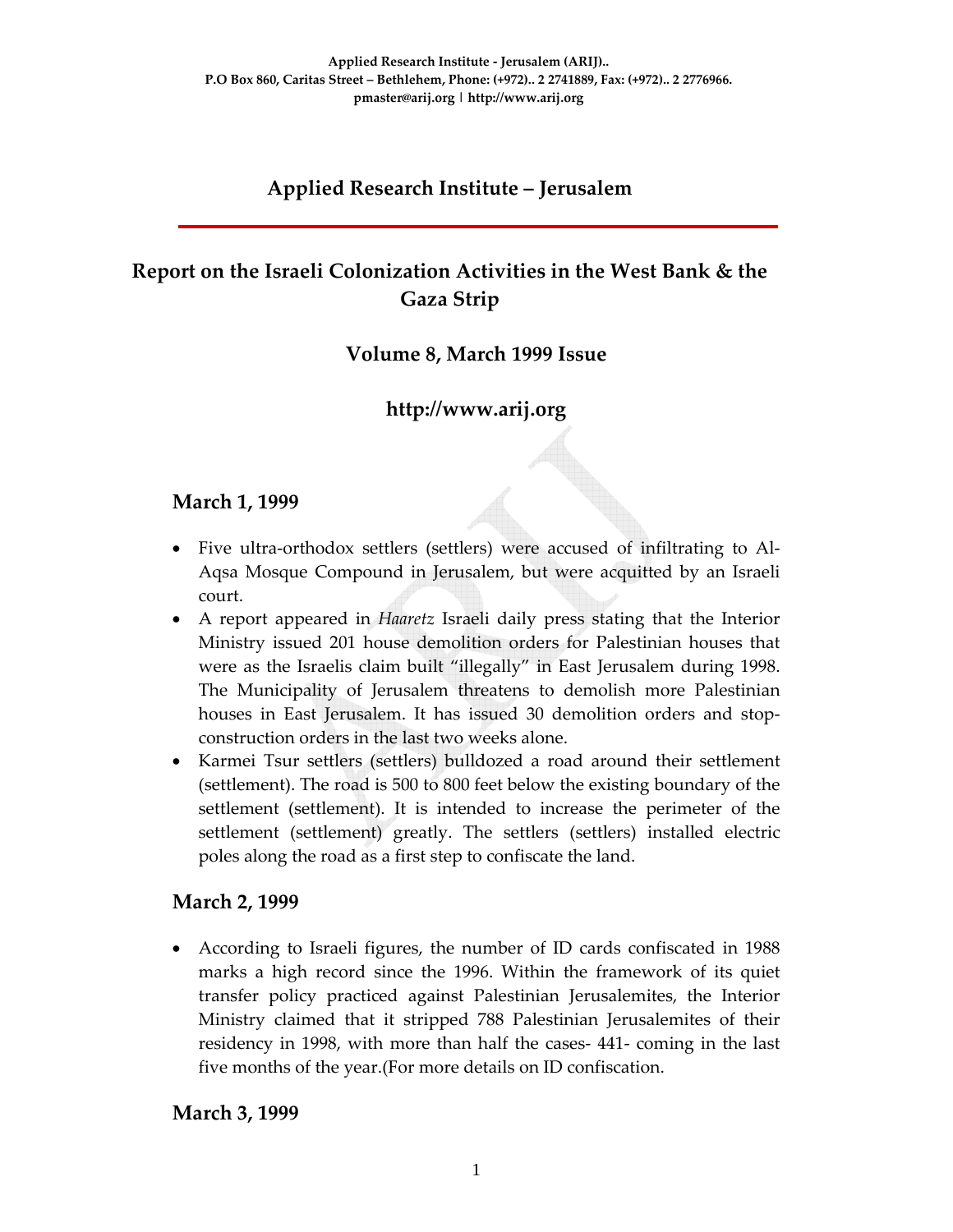• Telem and Adora settlers (settlers) in the Hebron District opened a new settlement (settlement) road near Tarqumya village.

#### **March 6, 1999**

- A report appeared in *Haaretz* daily press disclosing an Israeli plan to construct an electric‐powered train system in Jerusalem due to be inaugurated in 2005 and completed in 2020. The train system will comprise eight lines running along Jerusalem's main thoroughfares and serving its principal points of interest. The final length of each line will be 50 kilometers and will run primarily along existing thoroughfares. The project cost of the train network is \$ 850 million, not including the trains. Notices have already been sent to the Palestinian owners of land affected by the plans over land appropriation in Shu'fat.
- Jewish settlers (settlers) of Tene Omarim at the southern part of Hebron District erected seven caravans and a water tank on a hilltop owned by a Palestinian family in El Thahiriya town in a bid to grab more West Bank land.

#### **March 7, 1999**

- Jewish settlers (settlers) bulldozed fields planted with vine, almond and olive trees at Wadi Rahal near El Khader village in Bethlehem District to construct a cemetery to be annexed to Efrat settlement (settlement).
- A report appeared in the Israeli daily press *Haaretz* unveiling a document prepared by the planning team of National Construction and Development Master Plan 35 (NMP35) which gives a picture of discrimination in land allocation. Most of the land in Arab villages is designated for housing, with few reserves for development or industry. In rural Jewish cities, the Plan 35 designates 49.6 percent of the land for housing, 8.35 percent for industry, 3.6 percent for public institutions, 21.7 percent for parks and the remaining 16.75 % for what it calls "other" purposes. But, for Arab towns, only one percent is planned for industry and the vast majority‐more than 80 percent‐is designated for housing.

#### **March 8, 1999**

• Israeli soldiers sprayed with toxic materials 20 dunums planted with wheat, barley, and vegetables owned by 'Awad family in Edna village near Hebron, while Jewish settlers (settlers) uprooted trees in the Qizon area south of Hebron.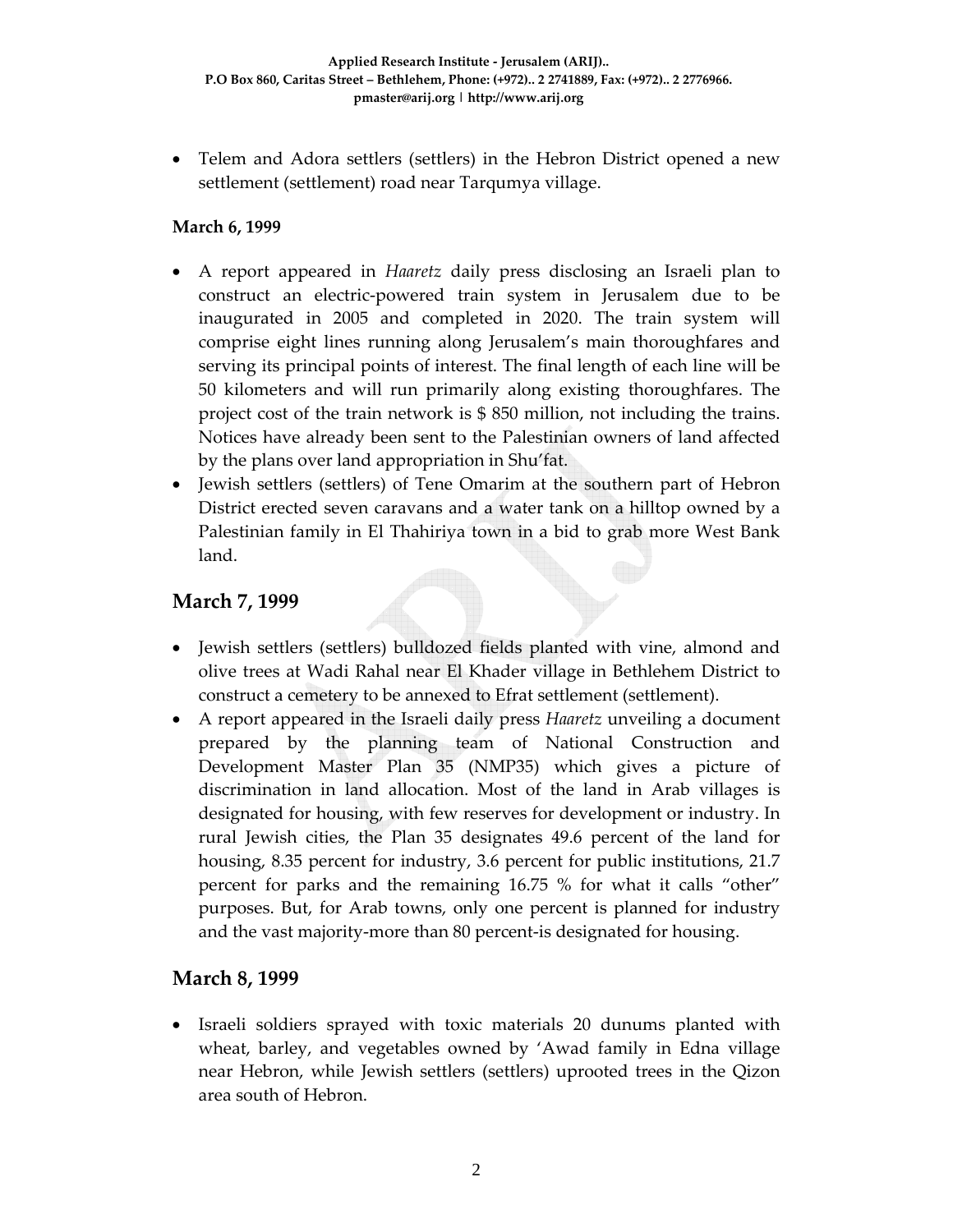# **March 9, 1999**

- Israeli army bulldozers unearthed and damaged Palestinian land in 'Aboud in order to install water pipes for the settlement (settlement) of Ofarim.
- Large tracts of Palestinian land in Rantis, Lubban El Gharbiya, west of Ramallah were bulldozed damaging hundreds of olive trees.
- An Israeli plan was unveiled to create a new settlement (settlement) outpost on Palestinian confiscated land from Deir Ballut village.
- In El Jib village just north-west of Jerusalem, a Palestinian house belonging to Issa Abed Rahim Assaf was demolished for allegedly being built without a permit.
- In the village of Jaba' in Ramallah District, a livestock shed valued at 3,500 NIS was destroyed by the Israeli military forces.
- In the Um Adalil area near Jiftlik, five livestock sheds and two homes belonging to Abdil Mahdi Assalamine and his sons were destroyed by Israeli soldiers for being built without proper authorization. The Israeli forces refused to allow the family to remove their belongings before the demolition took place. This is the second time the enclosures have been torn down in the past three months. A water tank, the main source of drinking water for the family, was also damaged during the demolition.
- In the Um Safa village on the outskirts of Ramallah, two houses belonging to the brothers Ussama and Ghassan Hamad were torn down.
- In Beit Hanina, a retaining wall owned by Kamal Abu Jaber was demolished because he had not issued a license for its construction.

## **March 10, 1999**

- Israel expanded a military camp at Jerseem Mountain overlooking Nablus city while more than 20 Jewish settlers (settlers) continued to grab more Palestinian plots to their settlements (settlements) near Bracha and Itamar.
- Israeli officials sent notices to demolish a house and two barracks for two Palestinian families at El Zababdeh village, near Jenin.
- Jewish settlers (settlers) erected a fence around new plots annexed to Avnei Hefetz settlement (settlement) from Shoufa village near Tulkarm.

## **March 11, 1999**

• A heavy-duty bulldozer accompanied by military forces jack-hammered out a road that will eventually encircle a hilltop north of Harsina settlement (settlement) as a first step in seizing the land for the settlement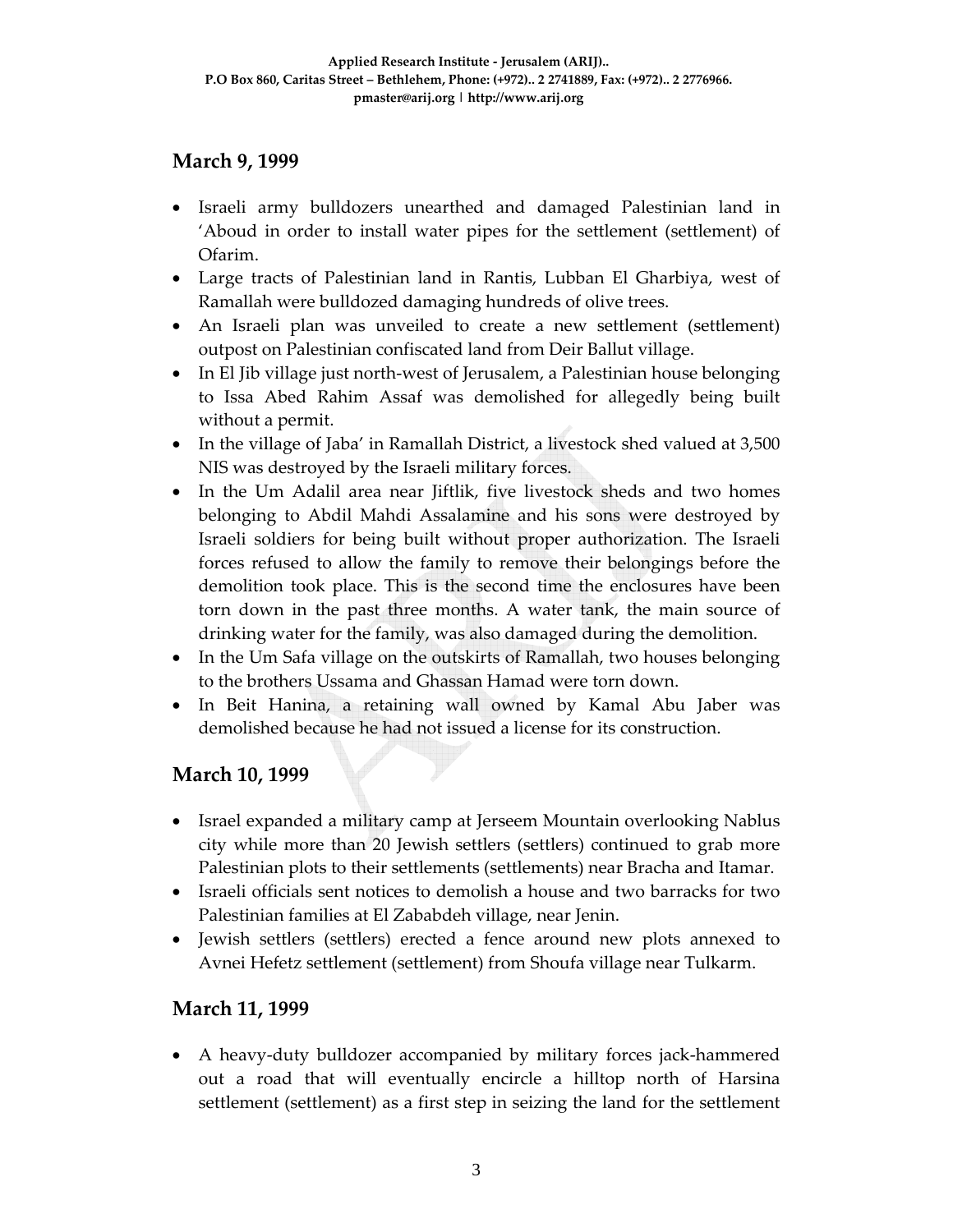(settlement). The road just skirts above the lower Palestinian terraces, claiming the "undeveloped" top of the hill. Moreover, a Palestinian family living just east of Harsina settlement (settlement) received a stop‐work order delivered by Israeli soldiers. They confiscated cement mixers which were being used to build a huge below-ground-level cistern that would provide three families with water.

#### **March 12, 1999**

- Road no.45 will encircle East Jerusalem, isolate many Palestinian villages in the Jerusalem District, and ruin 7,000 dunums of Palestinian land in addition to causing environmental hazards.
- An article appeared in the Israeli newspaper *Yeroshleim* claiming that a Jewish consortium bought 24 dunums of 'Green area' at El Mukabber Mountain, south of Jerusalem at US \$42,000 per dunum.
- Jewish settlers (settlers) from Astov Rachel erected mobile houses on Hashim el Husseini Mountain near El Mughayir village in Ramallah District.
- The Israeli authorities is expanding Homesh settlement (settlement) near Burqa village in Nablus, and Tarsala Israeli military camp near Jaba' and Hajja village, south of Jenin.

## **March 13, 1999**

• The settlers (settlers) of Elon-Moreh settlement (settlement) uprooted 1,500 olive trees and stole thousands of acres from Deir El Hatab village, east of Nablus to expand the area of their settlement (settlement). They also moved the gateway of their settlement (settlement) one kilometer inside Palestinian lands.

## **March 14, 1999**

- A one-day strike was observed by Palestinians in East Jerusalem to protest the convening of the 5th International Cities Cultural Conference in Jerusalem as the city is not the capital of Israel and its future to be decided in the final status negotiations according to the Oslo Accords.
- The Israeli Prime Minister, Benjamin Netanyahu, promised to turn the settlement (settlement) of Maale Ephreim, constructed in the Jordan Valley, into a high‐tech center and exsettlements (settlements) throughout the area. The proposed structural plan for Maale Ephreim seeks to double the population in the existing settlement (settlement) as it currently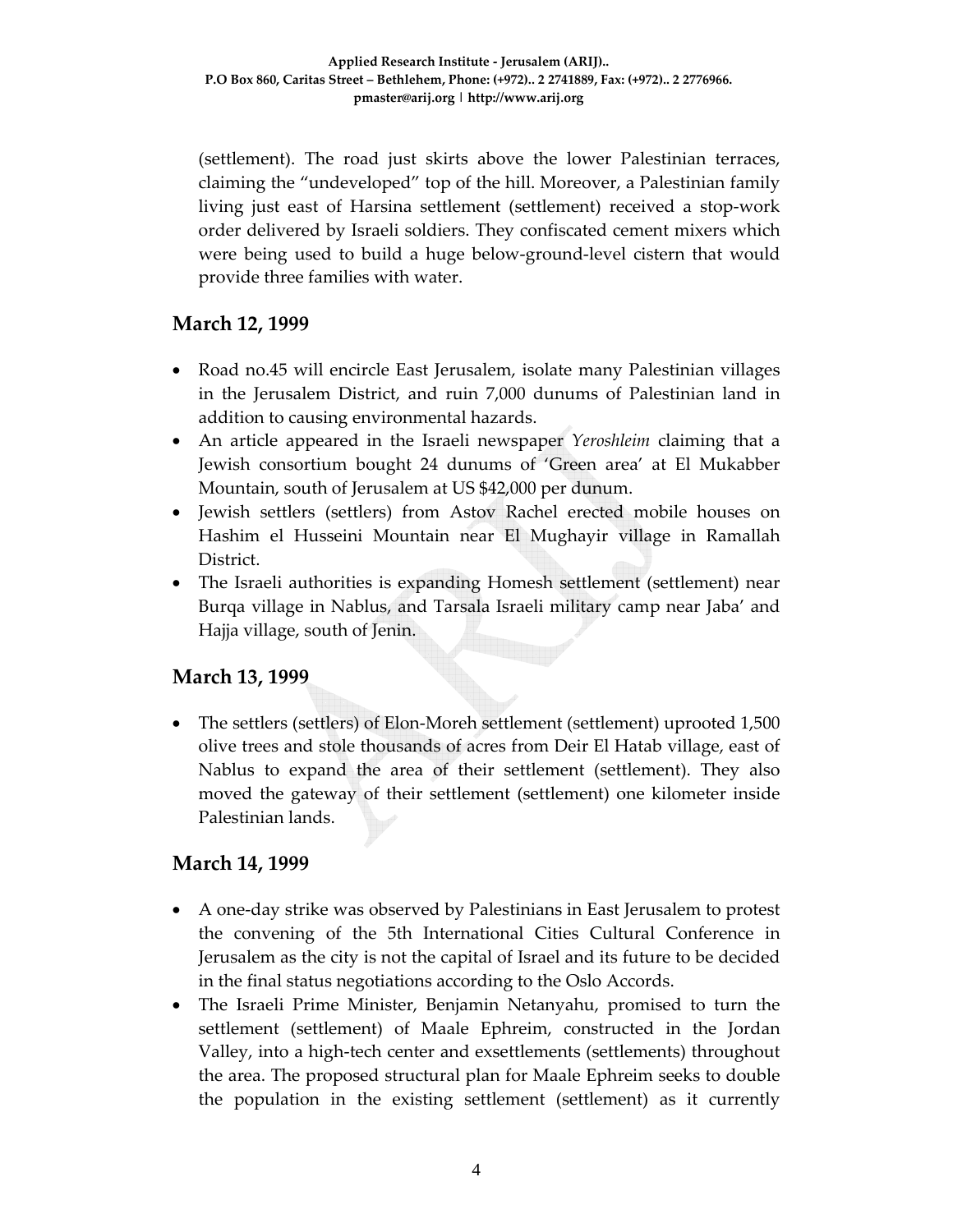comprises 400 housing units in which 1,730 settlers (settlers) live. The new plan will set up 1,600 new housing units.

- The Israeli government announced its intention to build 765 new housing units in the Na'ale settlement (settlement) that was created on lands belonging to Deir Qiddis village to the west of Ramallah.
- The Israeli authorities are continuing the pavement of a new by-pass road which damaged thousands of dunums of Burin land. The newly constructed road will connect Itzhar settlement (settlement) with the main road between Nablus and Ramallah.

# **March 15, 1999**

- The Municipality of Jerusalem endorsed a settlement (settlement) project in Silwan and El Mukabber Mountain in East Jerusalem for building more than 200 housing units, a hotel, and tourist facilities on 115 dunums. This land was confiscated from Palestinians in the early seventies, within the framework of plan bearing serial no.4559.
- Palestinian villagers of El Walajeh lying between Jerusalem and Bethlehem accused the Jerusalem Municipality of creeping annexation by a policy of harassment. Furthermore, a 450 meter long street built by donor nation's money to serve the village will be bulldozed by Jerusalem Municipality on the grounds of being opened and paved without an Israeli permit.

# **March 16, 1999**

• Five pre-fabricated houses were transported to Tel Rumeida settlement (settlement) in Hebron. The new units have been placed on top of steel frames that had previously been built around the existing caravans. (for more details on Tel Rumeida .

## **March 17, 1999**

- An Israeli Housing Committee recommended the construction of 77-120 thousand housing units over the next 20 years for Jewish settlers (settlers) in Jerusalem.
- Extremists Jewish groups belonging to the so-called "Guardian of the Temple Mount" and "Qaemhaye" called for confiscating Islamic Waqf property near Al‐Aqsa Mosque Compound.
- A new Israeli plan was revealed to annex scores of dunums owned by Palestinian families, who have deeds proving their ownership dating back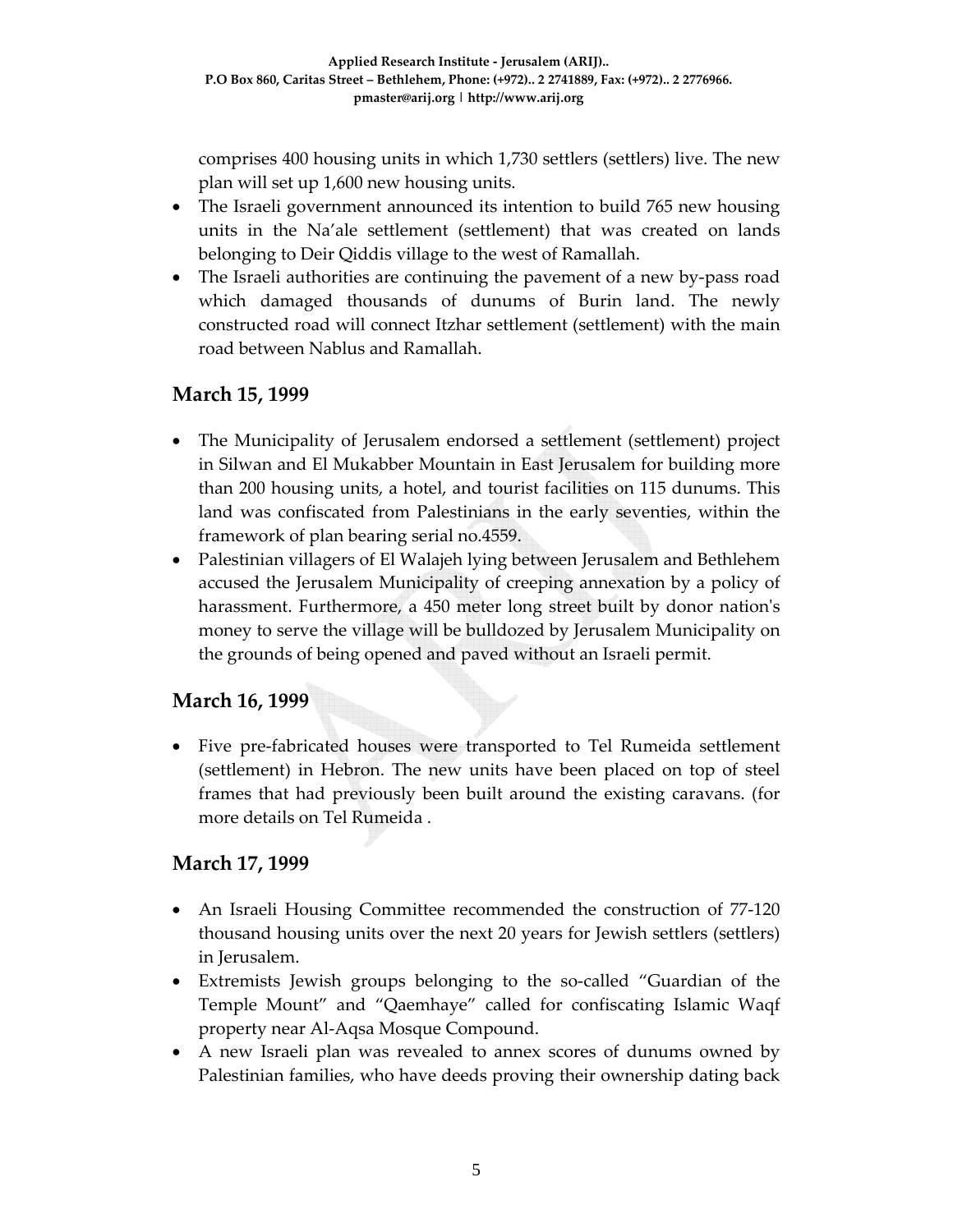to the Ottoman period, to Shima settlement (settlement) near El Thahiriya town

- Two Palestinian citizens from Beit Marsam near Hebron received two notices from Israeli authorities to stop building their houses.
- Palestinian farmers staged a sit-in strike at Shoufa and Kafr El Labad villages to protest the plundering of their land by Jewish settlers (settlers) expanding of their illegal settlements (settlements) built in the West Bank.
- In the village of Jit near Qalqiliya, Israeli bulldozers prepared infrastructure for a new Jewish neighborhood. The Israeli authorities seized 25 acres of agricultural land and planned to destroy the olive trees planted on their land, a move which would ruin Palestinian livelihood.
- The Israeli government announced its intention to construct 120 housing units after announcing another plan to build 380 housing units in the same settlement (settlement) of Gilo, south of Jerusalem.
- The Israeli cabinet approved a \$68 million development plan for Jerusalem. About \$50 million was already allocated in the 1999 budget. The Cabinet also approved the annexation of 8,750 acres that environmentalists said will destroy the forests and pasture land of the slopes leading up to the city.

## **March 20, 1999**

- The Israeli government established a permanent military outpost near the Ibrahimi Mosque in Hebron.
- The Israeli authorities delivered notices to confiscate 50 dunums from 'Abba El Sharqiya village near Jenin.

## **March 21, 1999**

- Students from an ultra-nationalist Israeli religious institution occupied two Palestinian houses in East Jerusalem under the pretext that they were owned by Jews before the creation of the state of Israel in 1948.
- Israeli military forces sealed El Shuhada street in Hebron under security pretexts.

## **March 22, 1999**

• Dozens of Israeli militaries plucked 170 olive tree saplings from a plot near the village of Beit Dajan, east of Nablus. In another incident, another bunch of Israeli forces uprooted more than 500 olive trees owned by Palestinian families from the same village.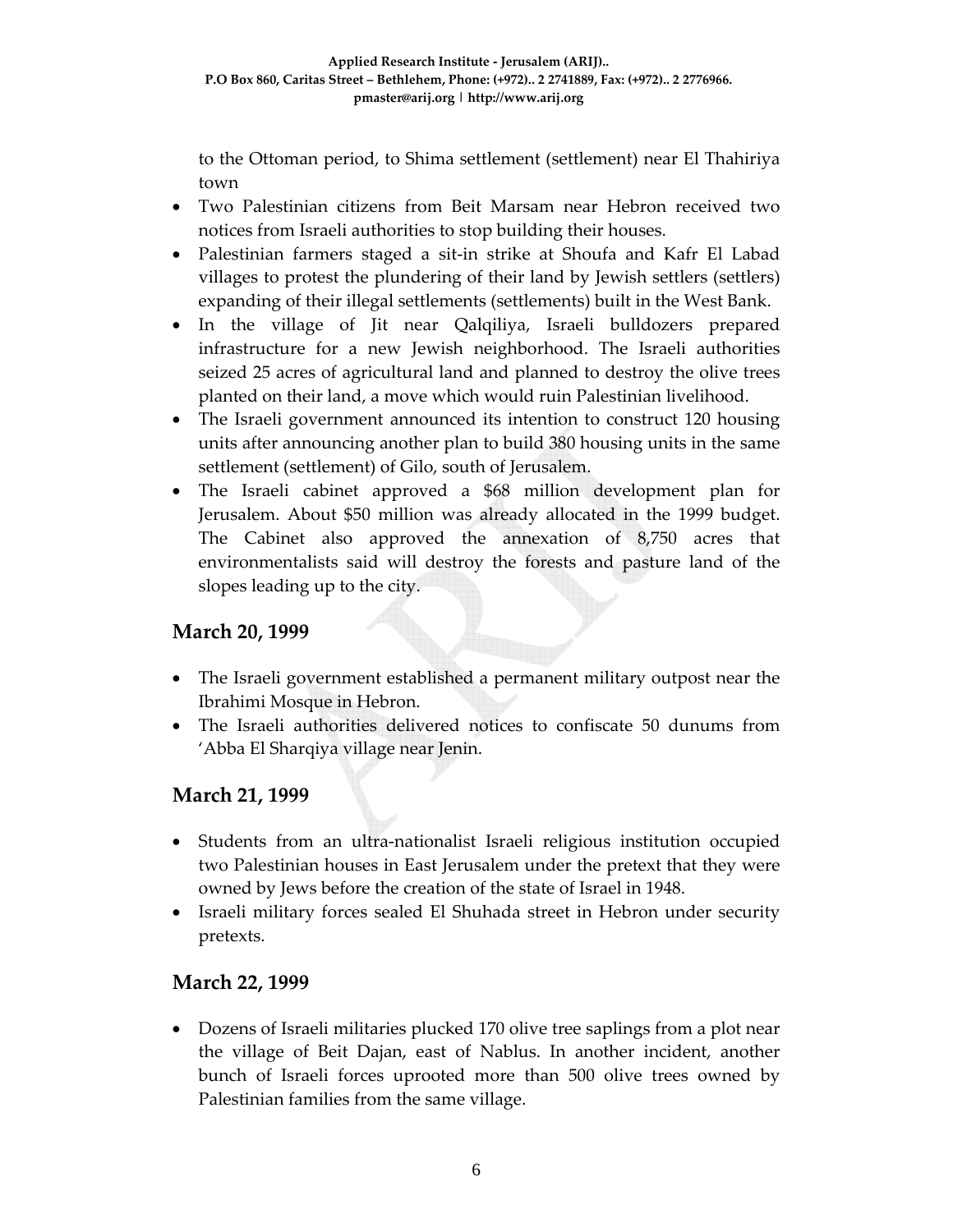- In Husan village, west of Bethlehem, Israeli bulldozers guarded by a troop of military forces damaged large areas of agricultural land in order to be annexed to a nearby Jewish settlement (settlement) of Beitar Illit.
- A dozen of mobile homes, a tent, two partially-constructed houses, and a water tank crowded a hilltop, one kilometer west of **Bat Ayin** settlement (settlement) in the Gush Etzion bloc near Bethlehem city, trying to prevent the land from becoming part of a future Palestinian state.
- The Israeli authorities are planning to open a new police station near St. Stephens's Gate (El‐Asbat Gate) in the Old City of Jerusalem.

# **March 23, 1999**

- The Israeli authorities laid the foundations for a new industrial city comprising one hundred factories over 650 dunums near Adam settlement (settlement), north of Jerusalem.
- The Israeli soldiers bulldozed hundreds of dunums planted with olive trees at the Palestinian villages of Sanniriya, Beit Amin, and 'Azzoun 'Atmeh in the Tulkarm District in an attempt to be annexed to nearby Jewish settlements (settlements).
- Jewish settlers (settlers) bulldozed hundreds of dunums and uprooted 200 olive trees in Deir Istiya village near Salfit.

## **March 25, 1999**

- The Israeli military forces started bulldozing and without prior notification an area of about 2,000 dunums from Deir Qiddis village, west of Ramallah to expand Na'ale settlement (settlement) which was constructed on its land.
- The Israeli authorities installed 20 caravans in Avnei Hefets settlement (settlement) which was constructed on Shoufa and Kafr El Labad land in Tulkarm District.

## **March 29, 1999**

• Israeli Prime Minister Benjamin Netanyahu ordered the closure of three Palestinian offices in East Jerusalem which as he claimed were illegal and an affront to Israel's sovereignty in the city. Israeli police delivered warnings to the local bureau of the official Palestinian news agency, Wafa, the office of the Palestinian leader's advisor for Christian affairs, and a center run by a prisoners' support group.